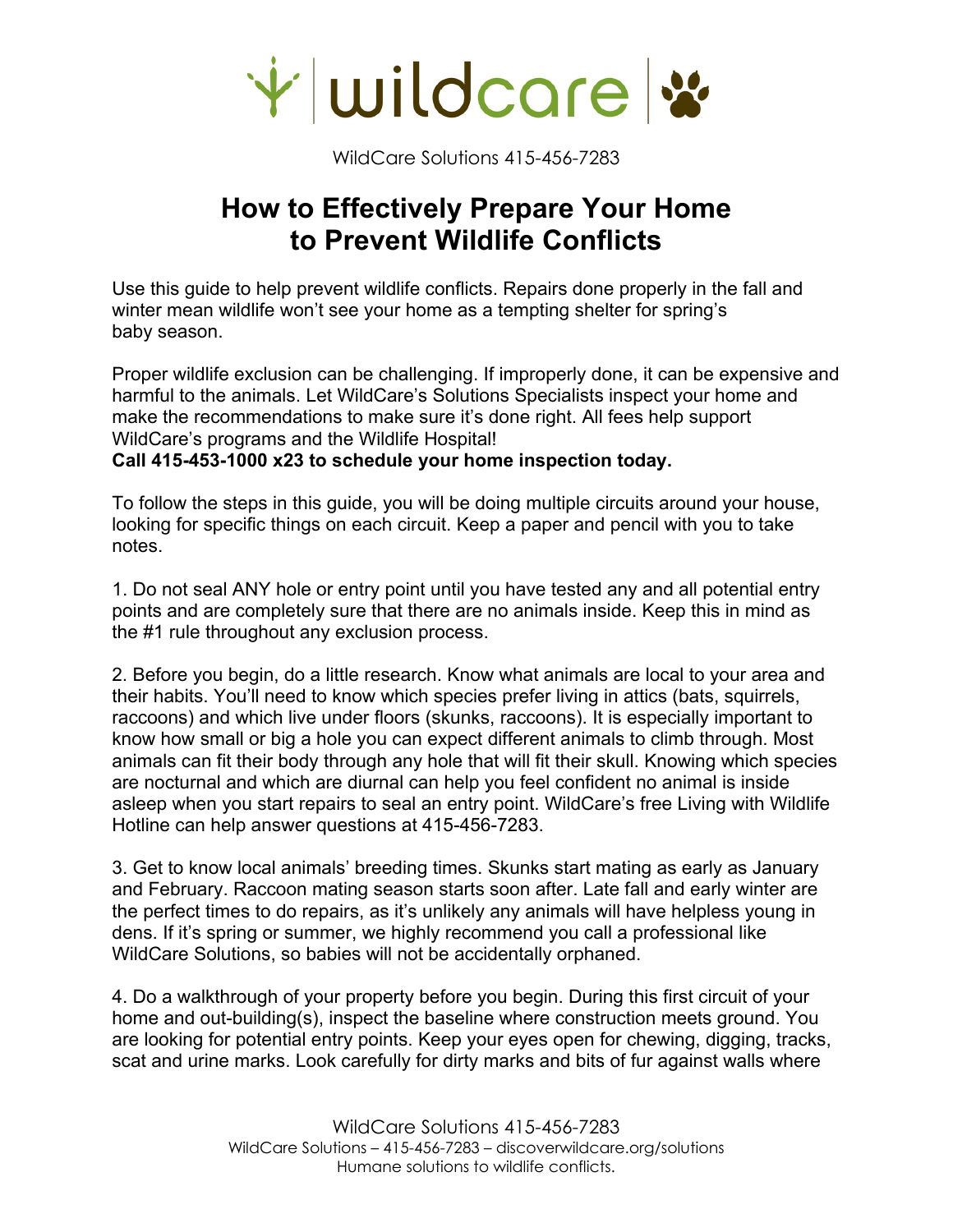

animals may have passed frequently, and tell-tale bare or broken spots of vegetation that indicate animals pass frequently. In particular check areas where undergrowth touches the building and provides sheltered access. Disturbed spider webs can be a great indicator of an active entry point.

5. Check for loose and missing vent covers. If they are intact but becoming loose or compromised in some way, secure or replace them, even if there is no evidence that the vent is being used as an entry point, ,.

6. Next do a circuit around the property looking at the roofline to inspect the soffits / eaves of the building(s). Look specifically for signs of chewing, and cracks or holes that squirrels, raccoons, etc. might use to get in. These should be sealed tightly (after making sure no animals are currently in residence). Remember that an animal can squeeze into any hole through which it can fit its skull.

7. Do a second pass around the soffits / eaves looking carefully at the corners and the join between the soffit and the roof. This time you're looking for signs of bats. Any cracks or gaps larger than  $\frac{1}{4}$ " wide are potential bat access points. Look for staining on the wall under a possible access point, and bat droppings directly under the spot and on the wall. It's important to distinguish between bat and mouse droppings on the ground. They look almost identical, but an area of droppings combined with staining up high indicates bats rather than rodents.

8. On the next circuit around your building, look outwards from the building to inspect the vegetation. Look specifically for any indication that animals might be using trees or bushes as access to the house. Any vegetation touching the structure is of particular concern, but many animals can jump a three-foot or smaller gap. Trim trees a minimum of four feet away from structures *and* fences (but only trim trees in late autumn to prevent damage to nests or orphaning of babies.)

9. Consider the types of trees on your property and what they offer animals for food and shelter. Pick up fallen fruit if you wish to discourage foraging animals from visiting your yard. Maintaining natural den and nesting sites in your trees and bushes may actually be helpful— if a raccoon has already "claimed" your property as her own territory by denning in a hollow log or branch, her presence may discourage another raccoon from scouting your attic for a den site.

10. Step back and do a survey of the full exterior of the building. Check any part of the building that is a join or separate from the main block of the building – gables, pillars, balconies, vents, roof joints, chimney flashing and joins, decks, stairs, etc. Don't forget the dryer, sub-floor and attic vents. Animals will always investigate joins, which are the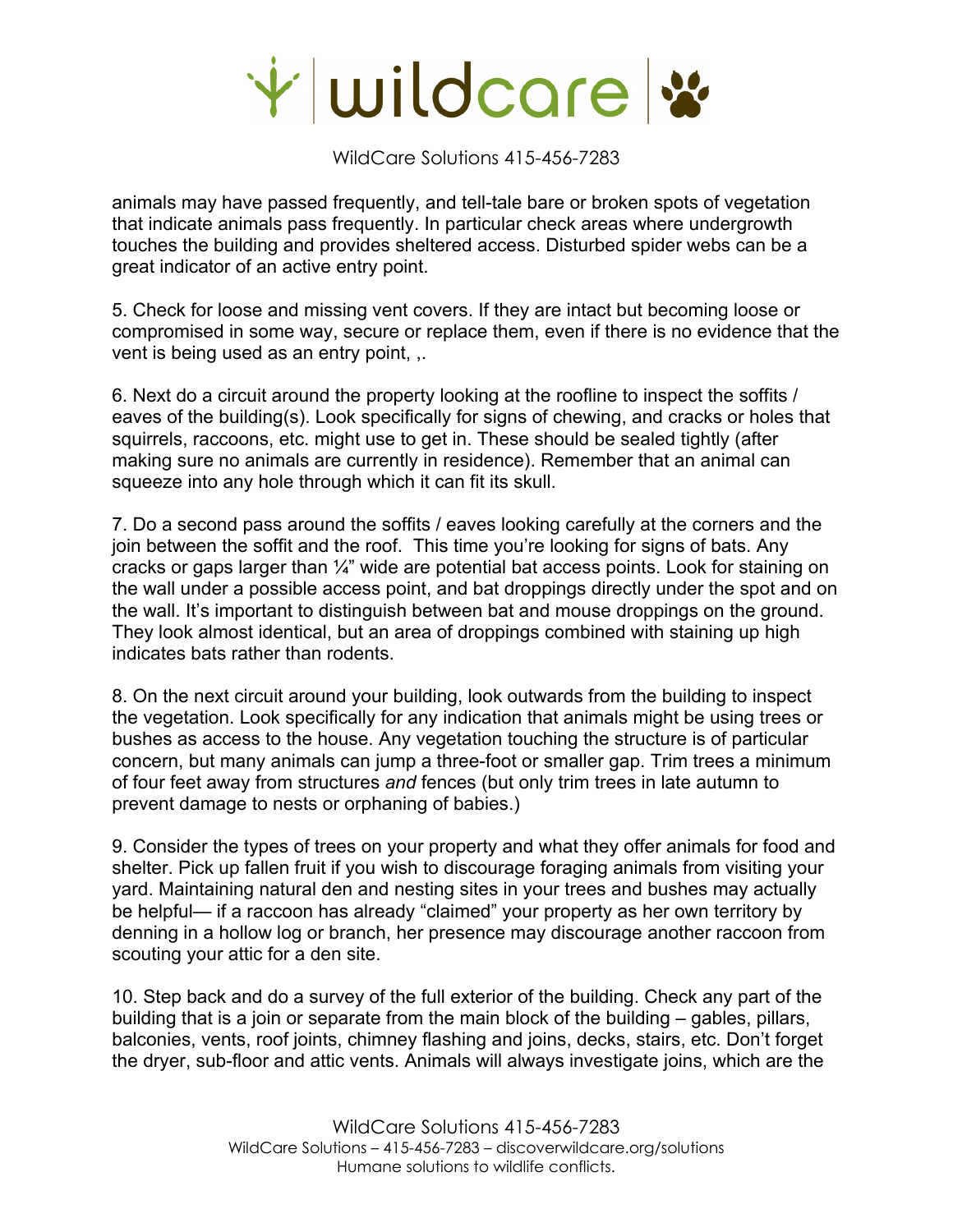

weakest parts of a building's construction. If an animal finds his way in, it will usually be at a weak point where structures meet.

11. Replace damaged wood, siding and roofing. Even slightly raised siding and roofing may offer access to wildlife.

12. Caulk any gaps–anywhere–on the structure.

13. Seal any gaps or holes in the foundation. These are especially tempting entry points to digging animals like skunks.

14. To prevent animals from making their home under your decks, do the following. Installing this barrier properly will prevent digging animals from accessing this tempting den site. This method keeps out rats as well.

a. Dig a trench around the deck, at least 12" – 18" deep (below ground level.) and then attach  $\frac{1}{4}$ " wire mesh (hardware cloth) to the bottom of your deck.

b. Bend the mesh at a 90-degree angle away from the deck into an 'L' shape. Make sure you have 18"  $-$  24" of mesh as the bottom of the 'L' making a false bottom that animals can't dig through. This is the most important step!

c. Backfill with soil.

d. For a more attractive look, install lattice panels over the mesh.

e. Another method for excluding larger animals (skunks, raccoons, etc.) from under your deck or house is a product called Dig Defense. It is available online and at some hardware stores.

See diagram next page…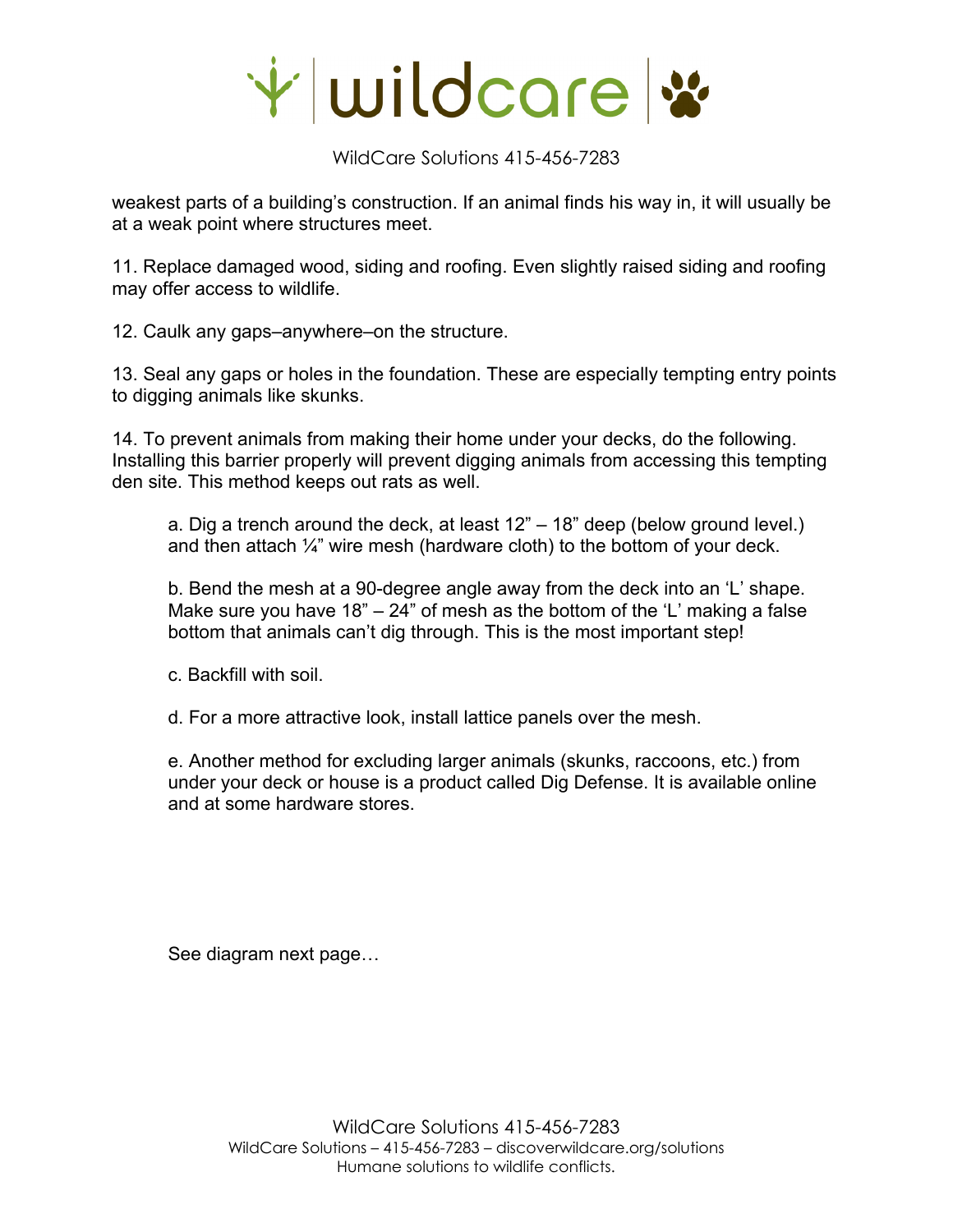



L-shaped barrier for excluding animals from under decks, sheds, etc.

15. Install a chimney cap to stop owls and other birds from getting trapped in your chimney and fireplace.

16. Install metal flashing on vertical structures that could be climbed, including trees that provide access to your roof.

17. Move any food items stored outside into the house or put them in metal containers with lids that can be secured tightly.

18. Sweep or rake up spilled bird seed daily.

19. Consider storing firewood in your garage or shed. Outside, it's the perfect habitat for wildlife.

20. To keep wildlife out of your fenced yard and domestic pets in, consider a Coyote Roller™ fence topper. http://www.coyoteroller.com/

21. Pick up fallen fruit from your trees daily.